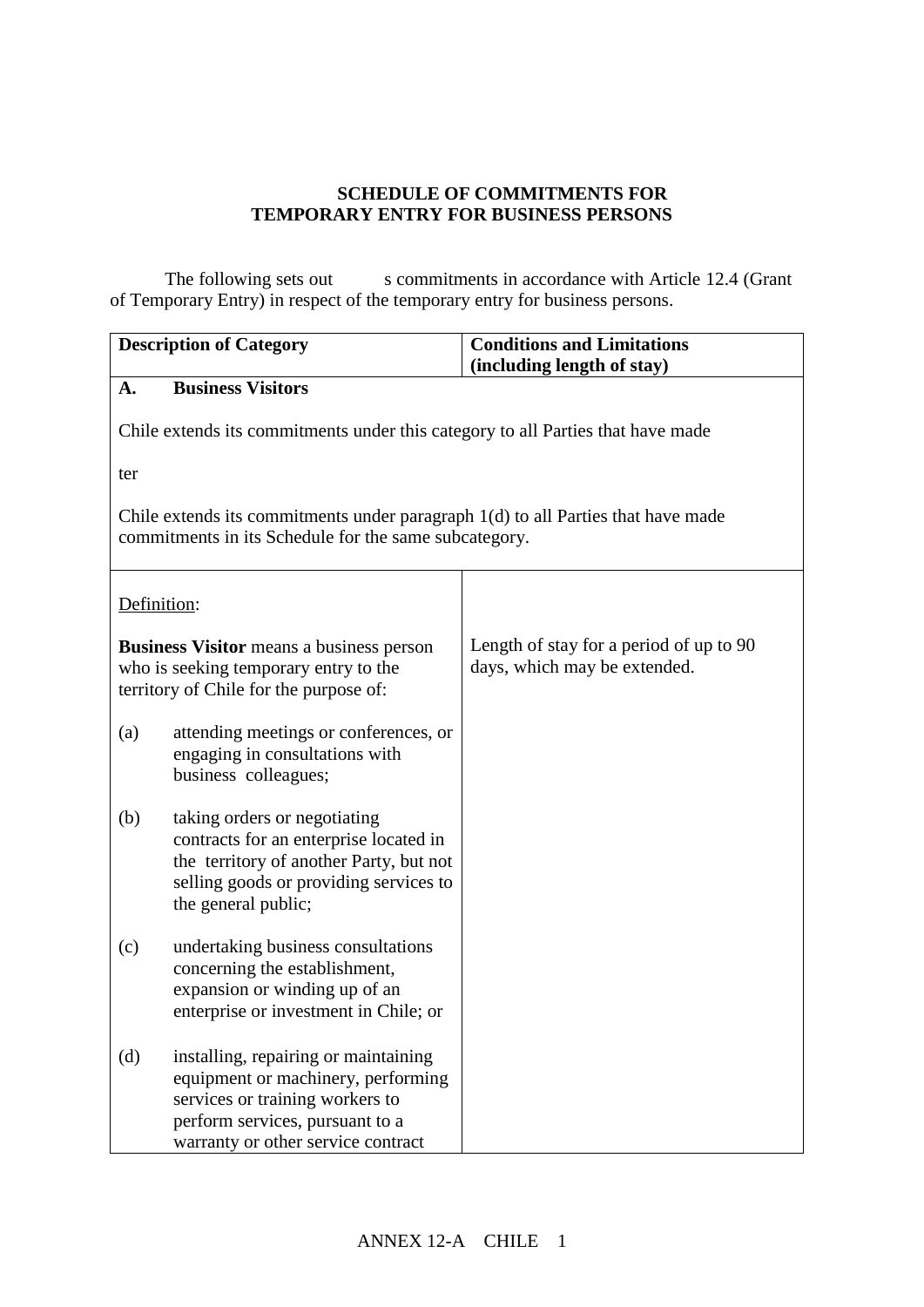| incidental to the sale or lease of such<br>equipment or machinery, during the<br>life of the warranty or service<br>agreement; $\frac{1}{2}$ and |  |
|--------------------------------------------------------------------------------------------------------------------------------------------------|--|
| whose principal place of business, actual<br>place of remuneration and predominant<br>place of accrual of profits remain outside<br>Chile.       |  |

 $\overline{a}$ 

 $1$  A business person seeking temporary entry to Chile under subparagraph (d) must possess specialised knowledge essential to a seller s or lessor is or lessors or lessors or lessors or lessors or lessors or lessors or lessors or lessors or lessors or lessors or lessors or lessors or lessors or lessors or lessors or lessors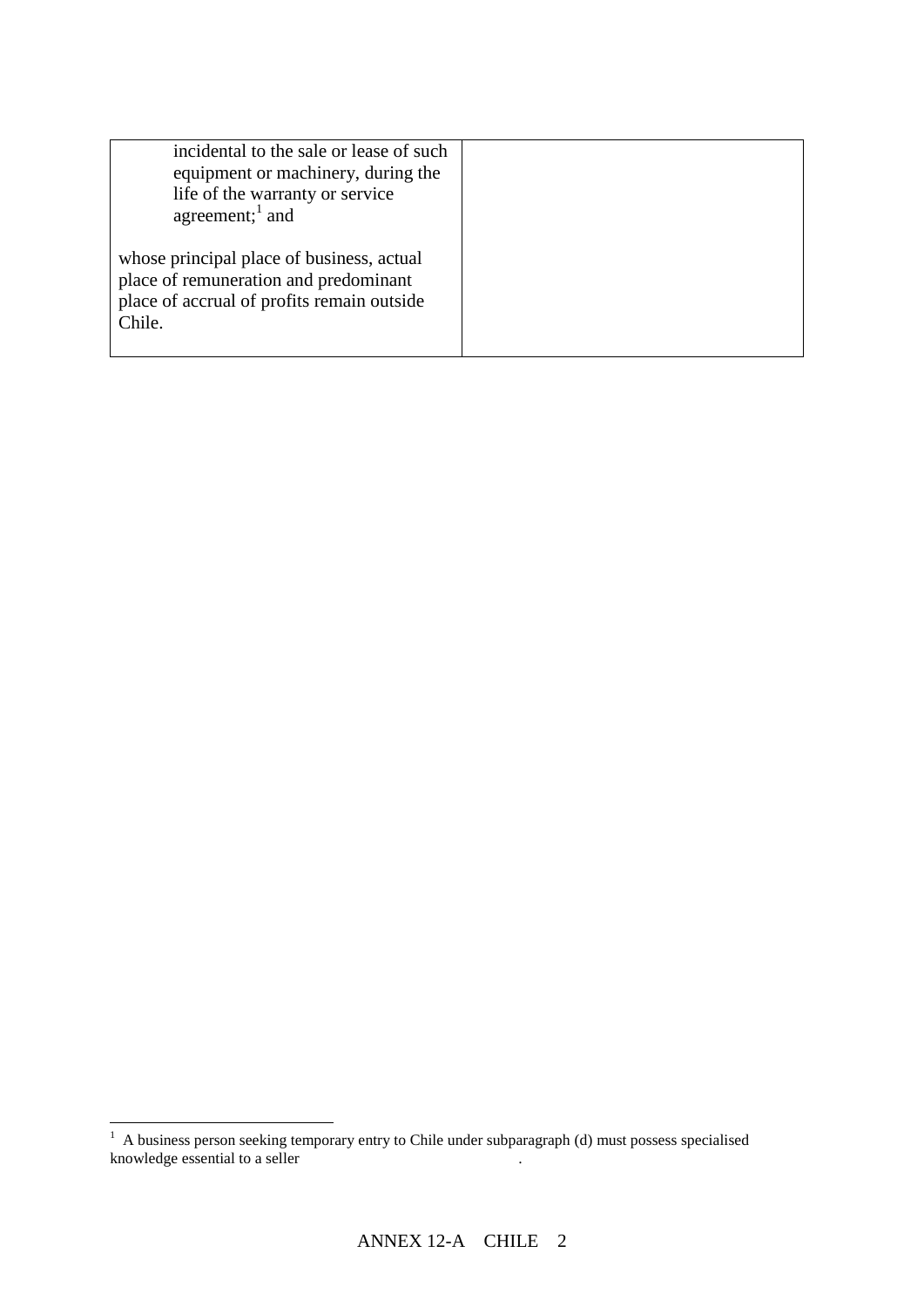| <b>Conditions and Limitations</b><br>(including length of stay)                                                                                                                                                                                                                                                                                                                                                                                                                                                                                                                                              |  |  |
|--------------------------------------------------------------------------------------------------------------------------------------------------------------------------------------------------------------------------------------------------------------------------------------------------------------------------------------------------------------------------------------------------------------------------------------------------------------------------------------------------------------------------------------------------------------------------------------------------------------|--|--|
|                                                                                                                                                                                                                                                                                                                                                                                                                                                                                                                                                                                                              |  |  |
| Chile extends its commitments under this category to all Parties that have made<br><b>Intra-Corporate Transferees</b><br>-Company                                                                                                                                                                                                                                                                                                                                                                                                                                                                            |  |  |
| to all Parties that have made commitments in its Schedule for the same subcategory.                                                                                                                                                                                                                                                                                                                                                                                                                                                                                                                          |  |  |
| A family dependent (spouse, parent or offspring) of an Intra-Corporate Transferee will be<br>granted a visa as a dependent, but will not be allowed to undertake remunerated activities.<br>Nevertheless, a family dependent may be permitted to perform a remunerated activity in<br>Chile, upon a separate application under this Agreement or the general immigration rules,<br>for their own visa as non-dependent. The application can be submitted and processed in<br>Chile.                                                                                                                          |  |  |
|                                                                                                                                                                                                                                                                                                                                                                                                                                                                                                                                                                                                              |  |  |
| Length of stay for a period of up to one year<br>which may be extended, provided the<br>conditions on which it is based remain in<br>effect, without requiring that business<br>person to apply for permanent residence.<br>The length of stay for family dependents,<br>including extensions, shall be the same as<br>that of the business person they are<br>accompanying.<br>Intra-Corporate Transferees and their family<br>dependents may freely enter and leave Chile<br>without having to apply for separate re-entry<br>permissions for the duration of their visas,<br>on the basis of reciprocity. |  |  |
|                                                                                                                                                                                                                                                                                                                                                                                                                                                                                                                                                                                                              |  |  |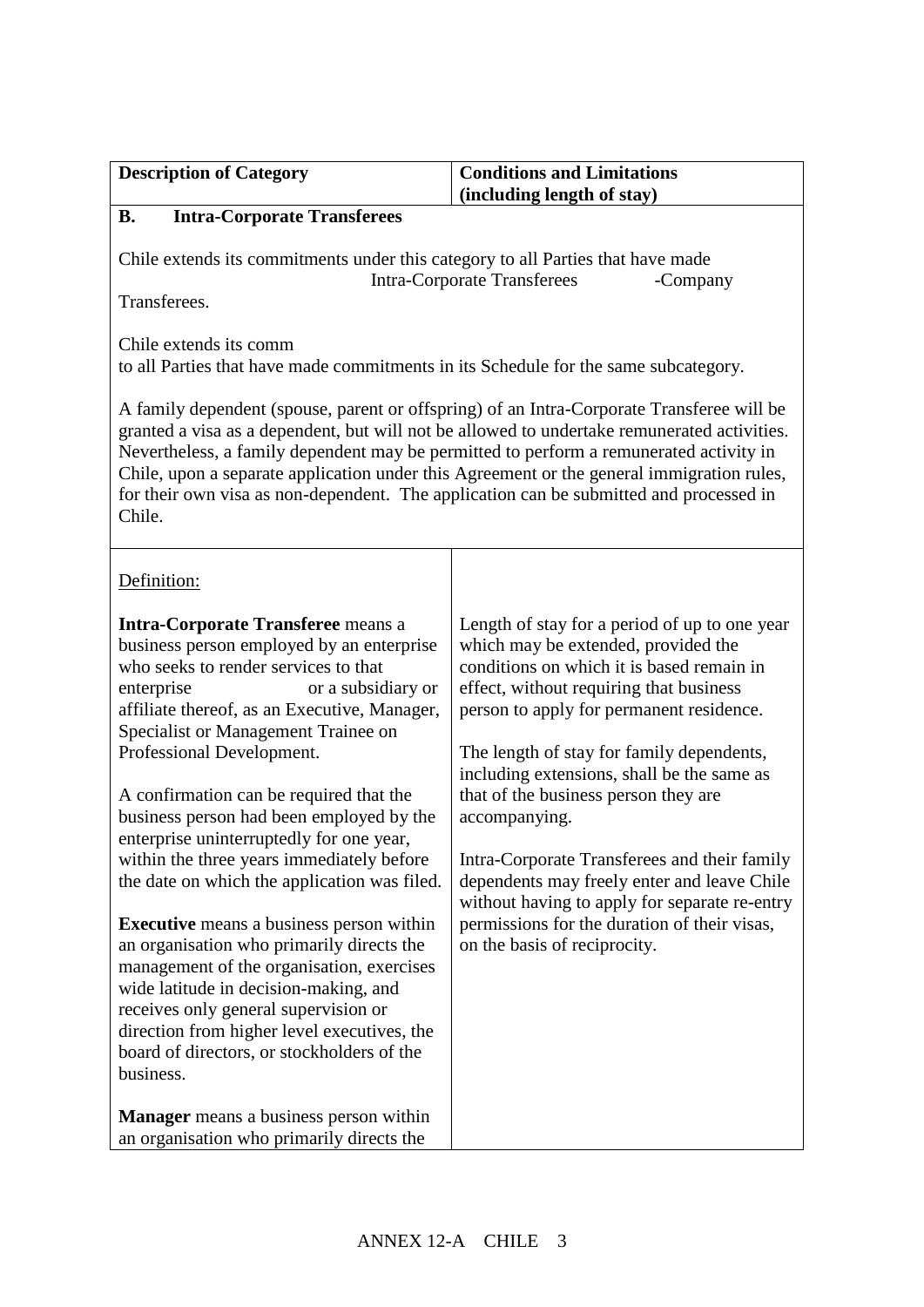organisation or a department or subdivision of the organisation, supervises and controls the work of other supervisory, professional or managerial employees, has the authority to recruit and dismiss or take other personnel actions such as promotion or leave authorisation, and exercises discretionary authority over day-to-day operations.

**Specialist** means a business person who possesses specialised knowledge of the

application in international markets, or an advanced level of expertise or knowledge

procedures. A Specialist may include, but is not limited to, professionals.

**Management trainee on professional development** means an employee with a post-secondary degree who is on a temporary work assignment intended to broaden that employees of and experience in a company in preparation for a senior leadership position within the company.

Intra-Corporate Transferees who enter Chile shall be deemed to be engaged in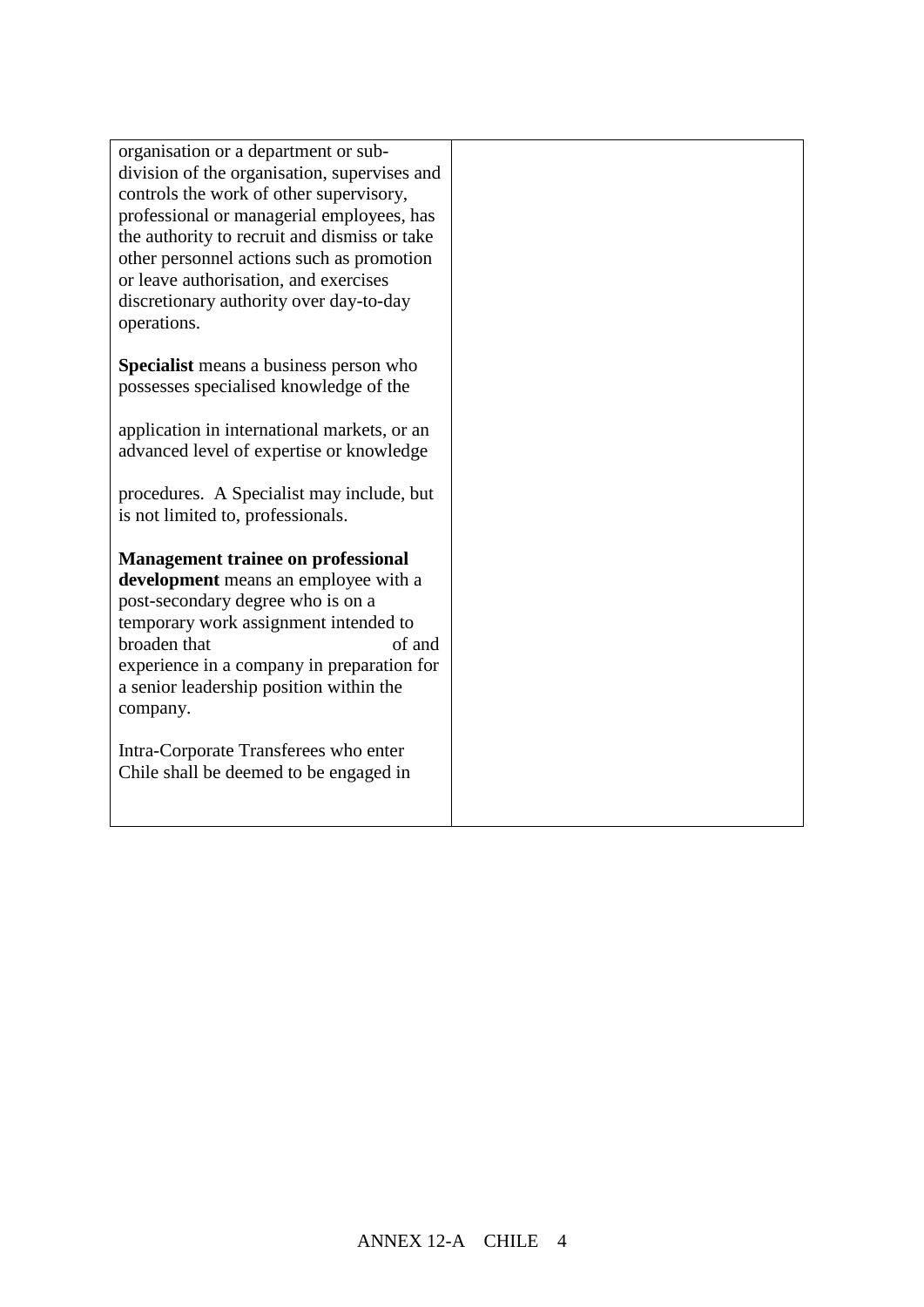| <b>Description of Category</b>                                                                                                                                                                                                                                                                                                                                                                                                                                 | <b>Conditions and Limitations</b>                                                                                                                                                                                                                                                                                                                                                                                                                                                                                                                                                                                    |  |  |  |
|----------------------------------------------------------------------------------------------------------------------------------------------------------------------------------------------------------------------------------------------------------------------------------------------------------------------------------------------------------------------------------------------------------------------------------------------------------------|----------------------------------------------------------------------------------------------------------------------------------------------------------------------------------------------------------------------------------------------------------------------------------------------------------------------------------------------------------------------------------------------------------------------------------------------------------------------------------------------------------------------------------------------------------------------------------------------------------------------|--|--|--|
|                                                                                                                                                                                                                                                                                                                                                                                                                                                                | (including length of stay)                                                                                                                                                                                                                                                                                                                                                                                                                                                                                                                                                                                           |  |  |  |
| $\mathbf{C}$ .<br><b>Investors</b>                                                                                                                                                                                                                                                                                                                                                                                                                             |                                                                                                                                                                                                                                                                                                                                                                                                                                                                                                                                                                                                                      |  |  |  |
|                                                                                                                                                                                                                                                                                                                                                                                                                                                                | Chile extends its commitments under this category to all Parties that have made<br>Independent Executi                                                                                                                                                                                                                                                                                                                                                                                                                                                                                                               |  |  |  |
| A family dependent (spouse, parent or offspring) of an investor will be granted a visa as a<br>dependent, but will not be allowed to undertake remunerated activities. Nevertheless, a<br>family dependent may be permitted to perform a remunerated activity in Chile, upon a<br>separate application under this Agreement or the general immigration rules, for their own<br>visa as non-dependent. The application can be submitted and processed in Chile. |                                                                                                                                                                                                                                                                                                                                                                                                                                                                                                                                                                                                                      |  |  |  |
| Definition:                                                                                                                                                                                                                                                                                                                                                                                                                                                    |                                                                                                                                                                                                                                                                                                                                                                                                                                                                                                                                                                                                                      |  |  |  |
| <b>Investor</b> means a business person seeking<br>to establish, develop or administer an<br>investment in Chile, to which the business<br>has committed, or is in the process of<br>committing, a substantial amount of capital<br>in a capacity that is supervisory, executive<br>or involves essential skills.<br>Investors who enter Chile shall be deemed<br>to be engaged in activities which are in                                                     | Length of stay for a period of up to one year<br>which may be extended for subsequent<br>periods, provided the conditions on which it<br>is based remain in effect, without requiring<br>that business person to apply for permanent<br>residence.<br>The length of stay for family dependents,<br>including extensions, shall be the same as<br>that of the business person they are<br>accompanying.<br>Investors and their family dependents may<br>freely enter and leave Chile without having<br>to apply for separate re-entry permissions<br>for the duration of their visas, on the basis of<br>reciprocity. |  |  |  |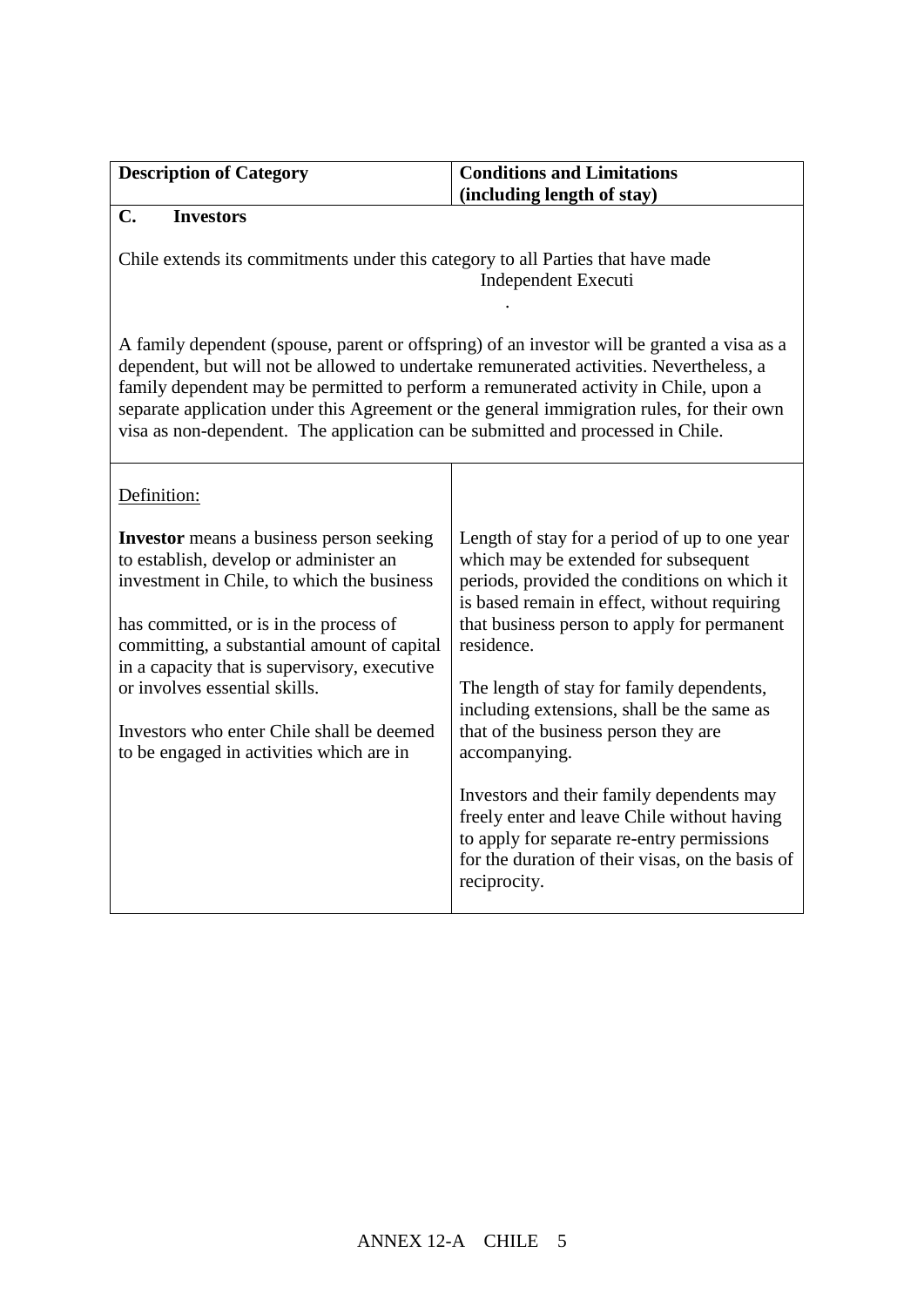|        | <b>Description of Category</b>                                                     | <b>Conditions and Limitations</b>                                                          |
|--------|------------------------------------------------------------------------------------|--------------------------------------------------------------------------------------------|
| D.     | <b>Independent Professionals and Technicians</b>                                   | (including length of stay)                                                                 |
|        |                                                                                    |                                                                                            |
|        | Chile extends its commitments under this category to all Parties that have made    |                                                                                            |
|        |                                                                                    | onals and                                                                                  |
|        |                                                                                    | (including Independent Professionals and Specialists),                                     |
|        |                                                                                    | limited to the same occupations, activities, professions or sectors committed by the other |
| Party. |                                                                                    |                                                                                            |
|        | A family dependent (spouse, parent or offspring) of an Independent Professional or |                                                                                            |
|        |                                                                                    | Technician will be granted a visa as a dependent, but will not be allowed to undertake     |
|        |                                                                                    | remunerated activities. Nevertheless, a family dependent may be permitted to perform a     |
|        |                                                                                    | remunerated activity in Chile, upon a separate application under this Agreement or the     |
|        | submitted and processed in Chile.                                                  | general immigration rules, for their own visa as non-dependent. The application can be     |
|        |                                                                                    |                                                                                            |
|        |                                                                                    |                                                                                            |
|        | Definition:                                                                        |                                                                                            |
|        | <b>Independent Professional and</b>                                                | Length of stay for a period up to one year                                                 |
|        | Technician means a business person                                                 | which may be extended for subsequent                                                       |
|        | engaged in a specialty occupation who:                                             | periods, provided the conditions on which it                                               |
|        |                                                                                    | is based remain in effect, without requiring                                               |
| (a)    | has theoretical and practical                                                      | that business person to apply for permanent                                                |
|        | application of a body of specialised                                               | residence.                                                                                 |
|        | knowledge;                                                                         |                                                                                            |
| (b)    | has attainment of a post-secondary                                                 | <b>Independent Professionals and Technicians</b><br>and their family dependents may freely |
|        | degree, requiring four or more years                                               | enter and leave Chile without having to                                                    |
|        | of study for Professionals and two                                                 | apply for separate re-entry permissions for                                                |
|        | or more years of study for                                                         | the duration of their visas, on the basis of                                               |
|        | Technicians, or the equivalent of                                                  | reciprocity.                                                                               |
|        | such a degree or technical                                                         |                                                                                            |
|        | qualification, as a minimum for                                                    | The length of stay for family dependents,                                                  |
|        | entry into the occupation;                                                         | including extensions, shall be the same as<br>that of the business person they are         |
| (c)    | is a self-employed service supplier                                                | accompanying.                                                                              |
|        | who is engaged in the supply of a                                                  |                                                                                            |
|        | contracted service, where the                                                      |                                                                                            |
|        | Professional or Technician has a                                                   |                                                                                            |
|        | service contract from a juridical                                                  |                                                                                            |
|        | person located in Chile; and                                                       |                                                                                            |
| (d)    | receives remuneration from a                                                       |                                                                                            |
|        |                                                                                    |                                                                                            |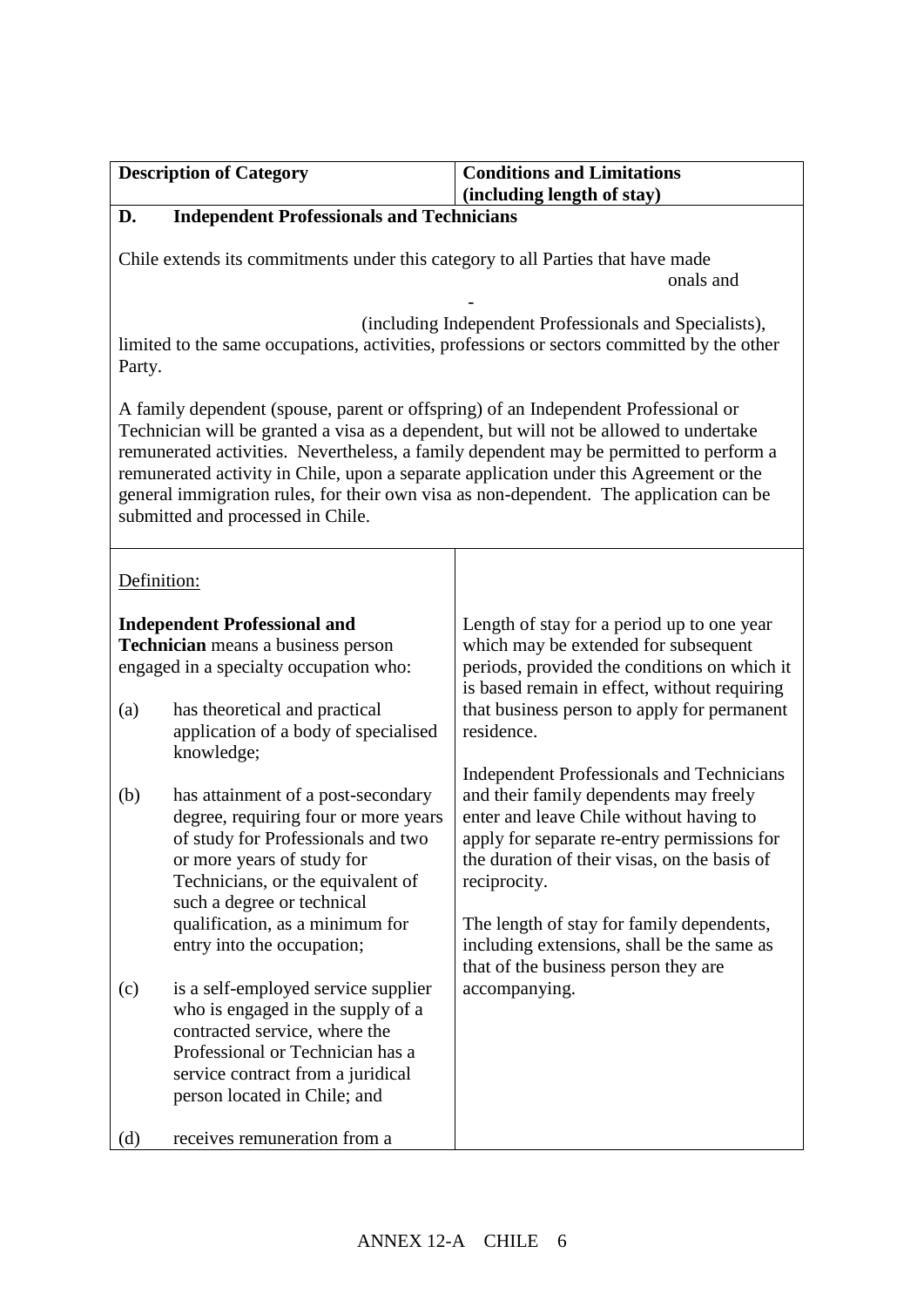| person of Chile.                                                                   |  |
|------------------------------------------------------------------------------------|--|
| Independent professionals and technicians<br>who enter Chile shall be deemed to be |  |
| interest.                                                                          |  |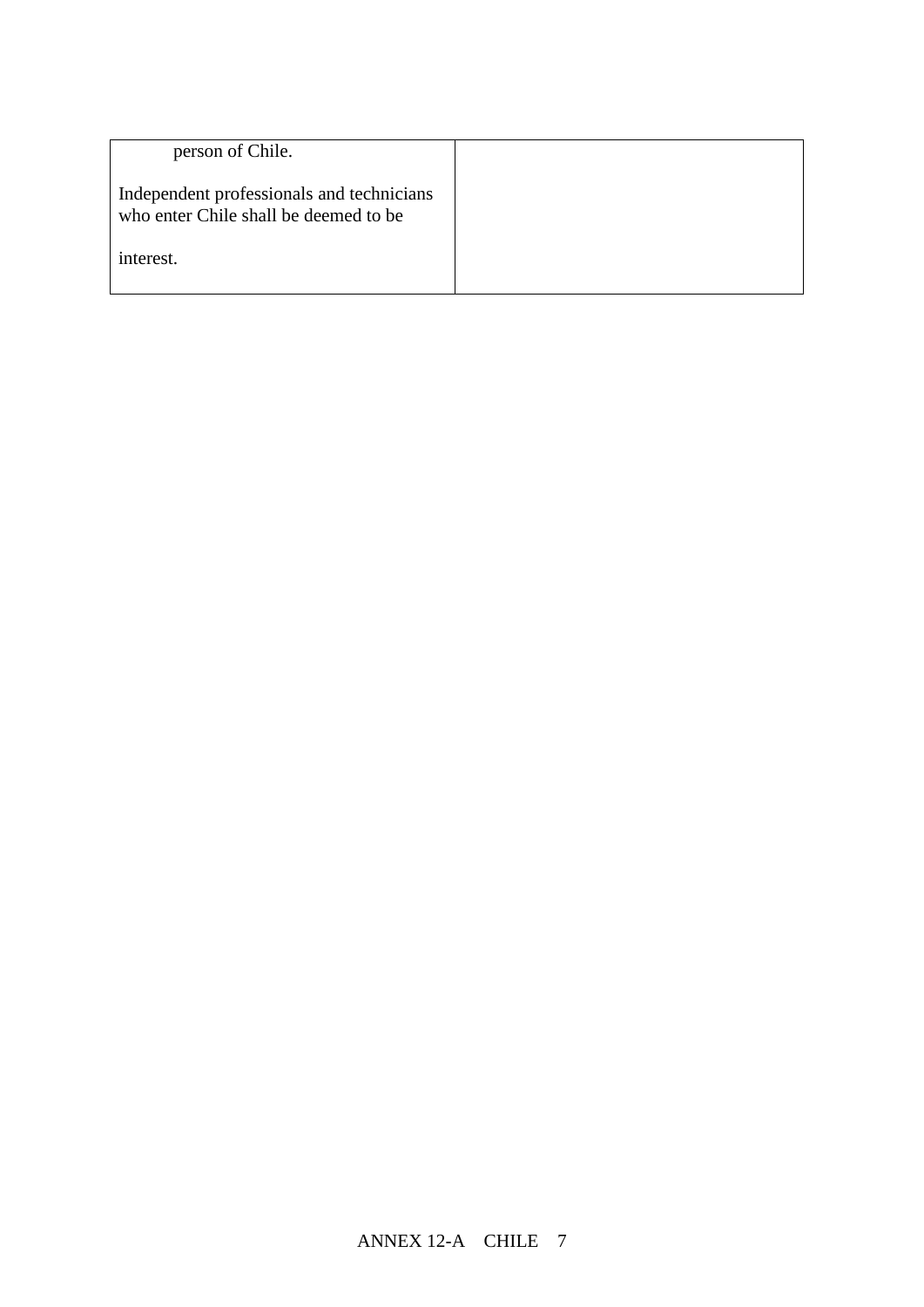**Conditions and Limitations (including length of stay)**

## **C. E. Contractual Service Suppliers**

Chile extends its commitments under this category to all Parties that have made